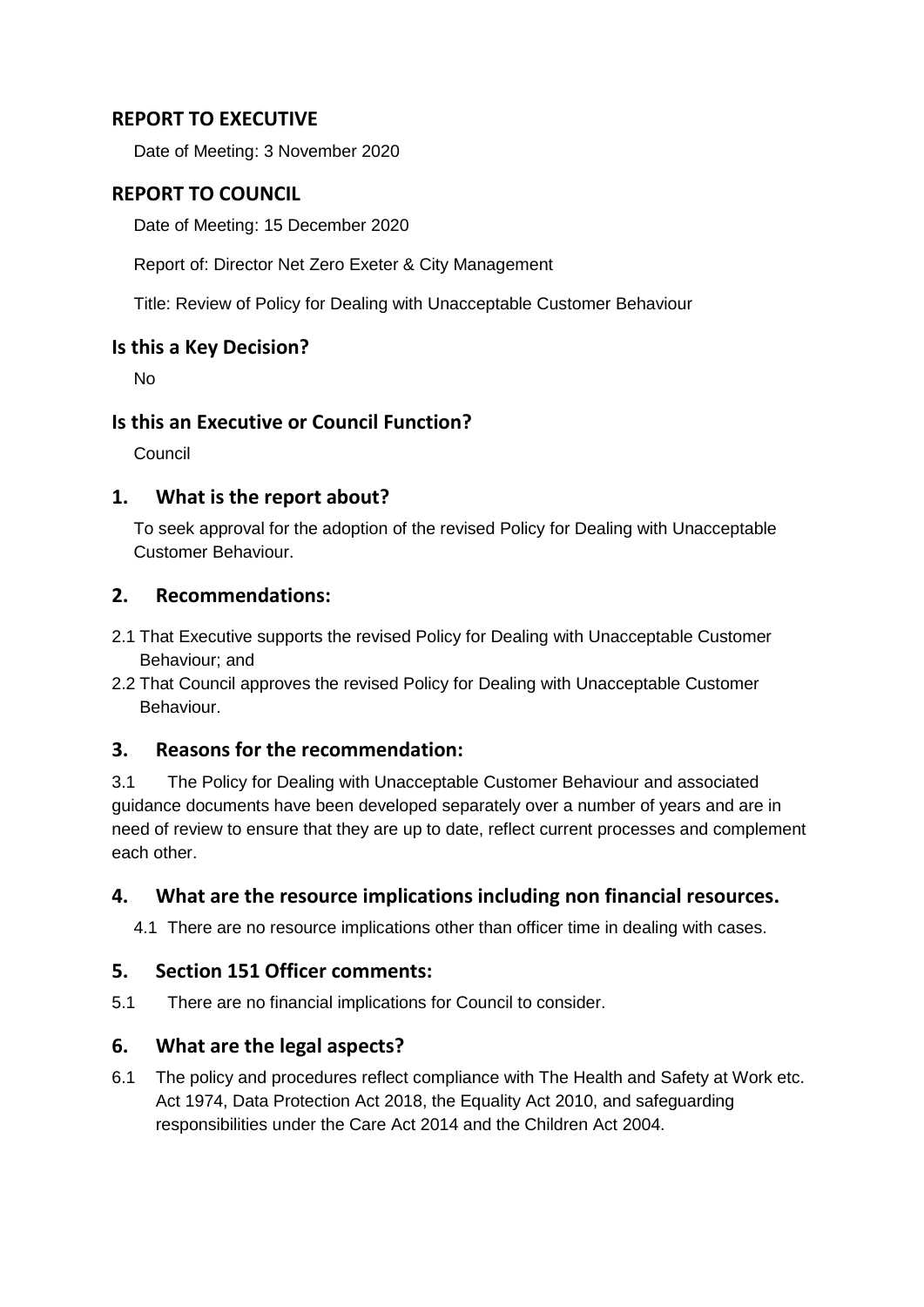# **7. Monitoring Officer's comments:**

The Monitoring officer consider that the organisation is now better served by the policy as it seeks to balance the interests of the customer with the interests of other service users and employees and contractors, and it requires the Council to have regard to questions of reasonableness and proportionality. However, it also recognises that decisions in individual cases may have to be taken quickly for obvious reasons, but with an ability for the customer to challenge that decision in due course and or we automatically review the decision

## **8. Report details:**

8.1 The Policy for Dealing with Unacceptable Customer Behaviour has been in place since 2014. It sets out the Council's procedure for protecting staff against abusive, aggressive and violent customer behaviour as well as behaviour that places unreasonable demands on Council staff. Examples of this include contacting several different members of staff at the same time on the same matter or inundating the Council with emails, telephone calls or copies of information that have already been submitted or that are irrelevant to the enquiry.

8.2 Related to this Policy are the Step Away Guidance and the Employee Protection Register procedures. The former sets out what measures staff can take to protect themselves and how the Council will support them, when dealing with abusive, aggressive or violent customers. The latter sets out the procedure for including an abusive, aggressive or violent customer on the Employee Protection Register so that all staff can be alerted to the risk the customer may pose.

8.3 All three documents have been developed separately and are in need of review to ensure that they are up to date, reflect current processes and complement each other.

8.4 A key change in procedure since these documents were written is the development of the Safety of Employees Review Group. This group is made up of officers from services that most frequently deal with unacceptable customer behaviour and a representative of Unison. Its primary purpose is to provide oversight of the cases being proposed for inclusion on the Employee Protection Register and assess whether the risk rating and mitigating actions are appropriate.

8.5 The group also regularly reviews cases already on the register to ensure that no one remains on the register who is no longer a risk to staff, councillors and other customers

8.6 In addition to the policy and procedure documents a flowchart is being developed to provide a quick visual guide to the process for dealing with cases.

8.7 Apart from general updates to reflect the current organisational structure the following represents the key changes to the Policy and associated guidance:

• Text has been added to remind staff to check whether a customer's behaviour may impact on other relationships they have with the Council. For example if the customer is also a taxi or private hire vehicle licensed driver, their behaviour may be taken into account by the Licensing Committee as to whether they are a fit and proper person to hold such a licence.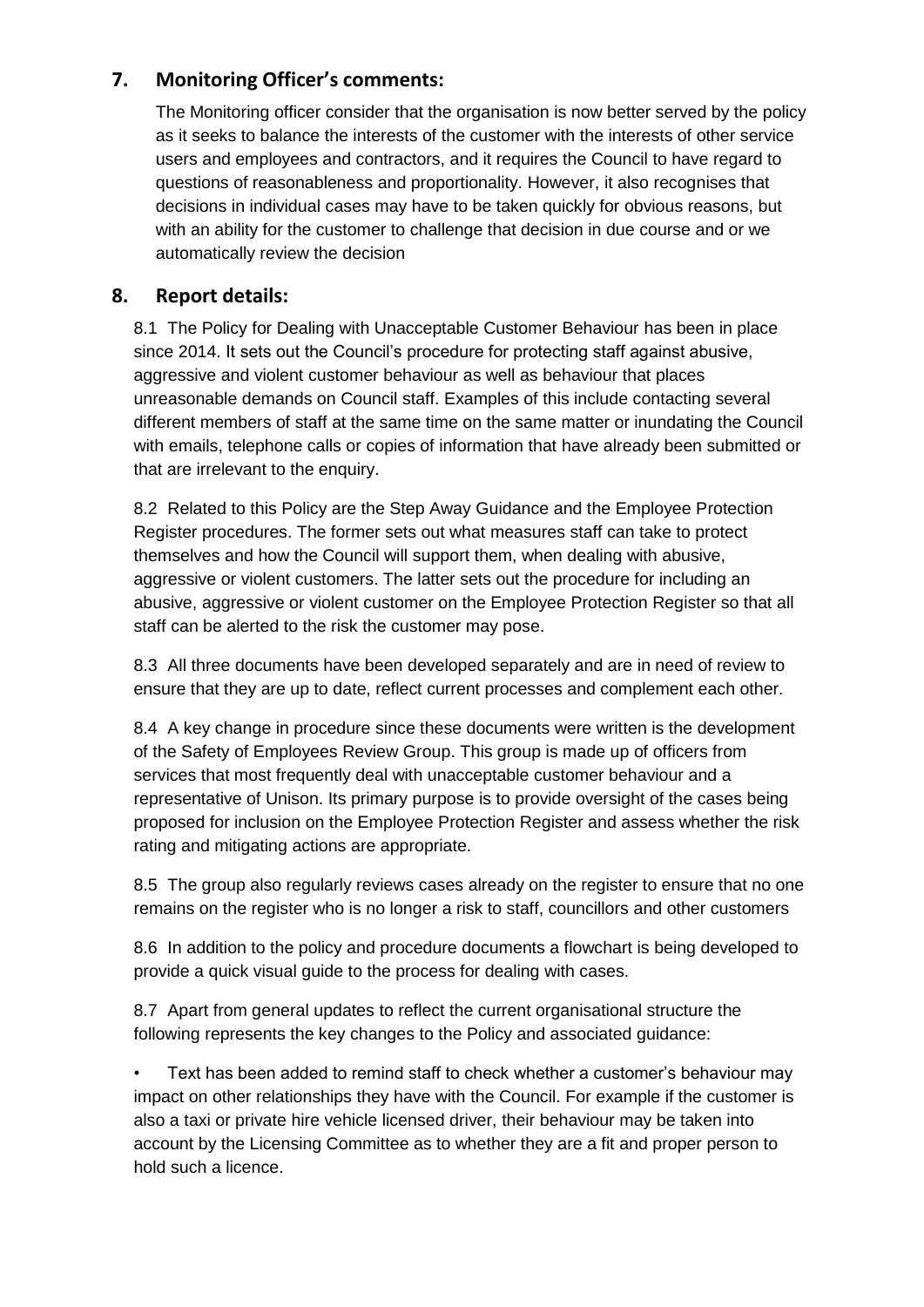• Clauses on information management have been updated to reflect the requirements of the Data Protection Act 2018.

The Policy now includes information on the Council's duties under the Equality Act 2010.

• Reference has been removed to the ability for customers to be given an opportunity to change their behaviour before they are added to the Employee Protection Register. This is not considered a feasible option when the key purpose of the Policy is to protect staff. However the section on the appeals process has been expanded to include more detail and clarity on the process for appealing inclusion on the register and any mitigating action such as exclusion from council premises.

• Where the Policy refers to customers being able to request a review on the decision to include them on the register this has now been added to so that third party organisations such as support agencies working with the customer can request a review.

Reference to 'sanctions' being imposed on customers has been replaced with the term 'mitigating actions'. This term better reflects the purpose of such actions to protect staff rather than penalise customers. Examples of such mitigating actions would be exclusion from council premises or requiring a customer to have a single point of contact.

# **9. How does the decision contribute to the Council's Corporate Plan?**

9.1 The decision will support the priority to lead a well run council

# **10. What risks are there and how can they be reduced?**

The main risk to the policy is that the procedures are not properly followed and leave the Council open to legal challenge. Communication of the procedures to all staff coupled with the oversight of the Safety of Employees Review Group should mitigate this risk.

# **11. Equality Act 2010 (The Act)**

11.1 Under the Act's Public Sector Equalities Duty, decision makers are required to consider the need to:

- eliminate discrimination, harassment, victimisation and any other prohibited conduct;
- advance equality by encouraging participation, removing disadvantage, taking account of disabilities and meeting people's needs; and

• foster good relations between people by tackling prejudice and promoting understanding.

11.2 In order to comply with the general duty authorities must assess the impact on equality of decisions, policies and practices. These duties do not prevent the authority from reducing services where necessary, but they offer a way of developing proposals that consider the impacts on all members of the community.

11.3 In making decisions the authority must take into account the potential impact of that decision in relation to age, disability, race/ethnicity (includes Gypsies and Travellers), sex and gender, gender identity, religion and belief, sexual orientation,